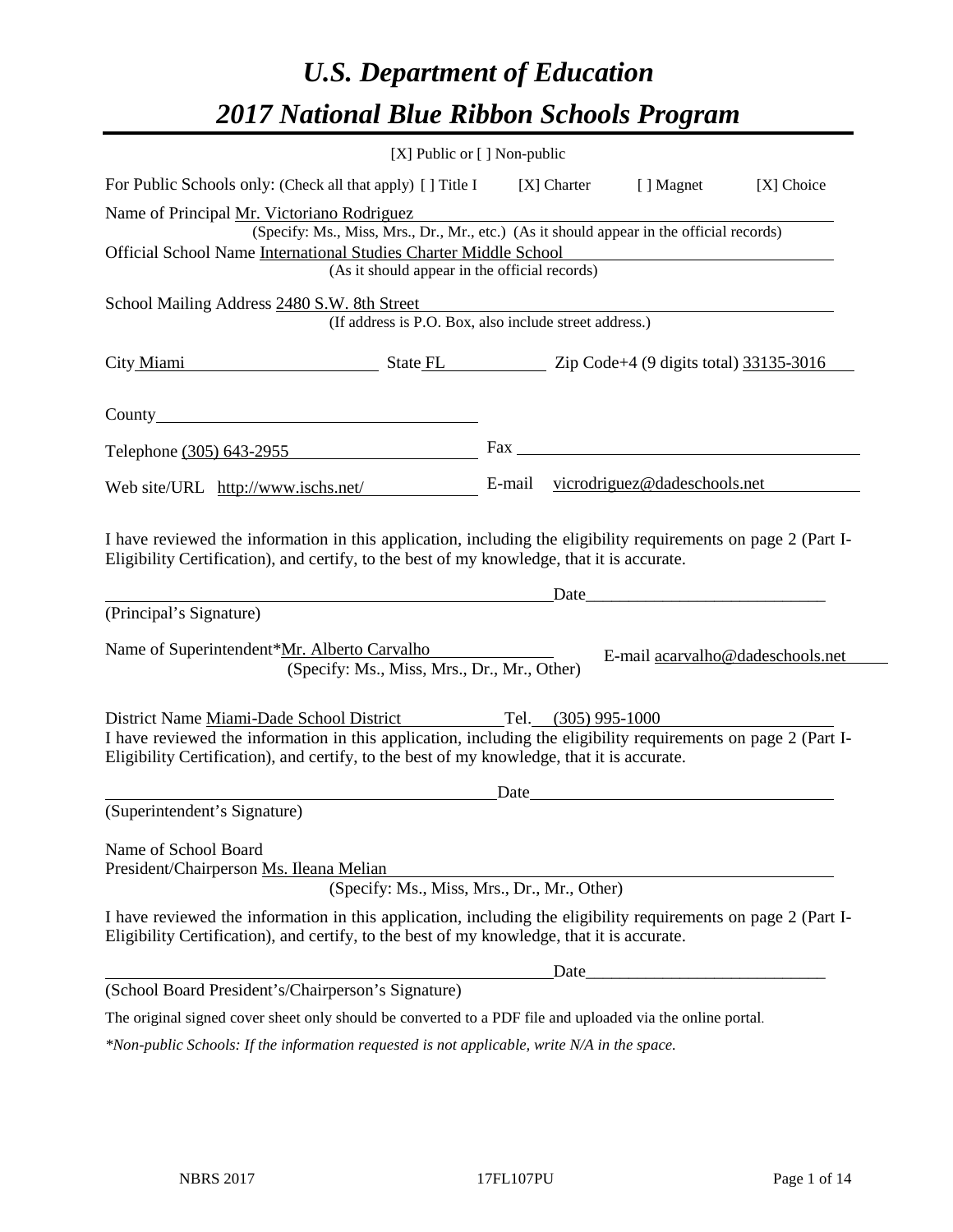## **Part I – Eligibility Certification**

The signatures on the first page of this application (cover page) certify that each of the statements below, concerning the school's eligibility and compliance with U.S. Department of Education and National Blue Ribbon Schools requirements, are true and correct.

- 1. The school configuration includes one or more of grades K-12. (Schools on the same campus with one principal, even a K-12 school, must apply as an entire school.)
- 2. All nominated public schools must meet the state's performance targets in reading (or English language arts) and mathematics and other academic indicators (i.e., attendance rate and graduation rate), for the all students group and all subgroups, including having participation rates of at least 95 percent using the most recent accountability results available for nomination.
- 3. To meet final eligibility, all nominated public schools must be certified by states prior to September 2017 in order to meet all eligibility requirements. Any status appeals must be resolved at least two weeks before the awards ceremony for the school to receive the award.
- 4. If the school includes grades 7 or higher, the school must have foreign language as a part of its curriculum.
- 5. The school has been in existence for five full years, that is, from at least September 2011 and each tested grade must have been part of the school for the past three years.
- 6. The nominated school has not received the National Blue Ribbon Schools award in the past five years: 2012, 2013, 2014, 2015, or 2016.
- 7. The nominated school has no history of testing irregularities, nor have charges of irregularities been brought against the school at the time of nomination. The U.S. Department of Education reserves the right to disqualify a school's application and/or rescind a school's award if irregularities are later discovered and proven by the state.
- 8. The nominated school has not been identified by the state as "persistently dangerous" within the last two years.
- 9. The nominated school or district is not refusing Office of Civil Rights (OCR) access to information necessary to investigate a civil rights complaint or to conduct a district-wide compliance review.
- 10. The OCR has not issued a violation letter of findings to the school district concluding that the nominated school or the district as a whole has violated one or more of the civil rights statutes. A violation letter of findings will not be considered outstanding if OCR has accepted a corrective action plan from the district to remedy the violation.
- 11. The U.S. Department of Justice does not have a pending suit alleging that the nominated school or the school district as a whole has violated one or more of the civil rights statutes or the Constitution's equal protection clause.
- 12. There are no findings of violations of the Individuals with Disabilities Education Act in a U.S. Department of Education monitoring report that apply to the school or school district in question; or if there are such findings, the state or district has corrected, or agreed to correct, the findings.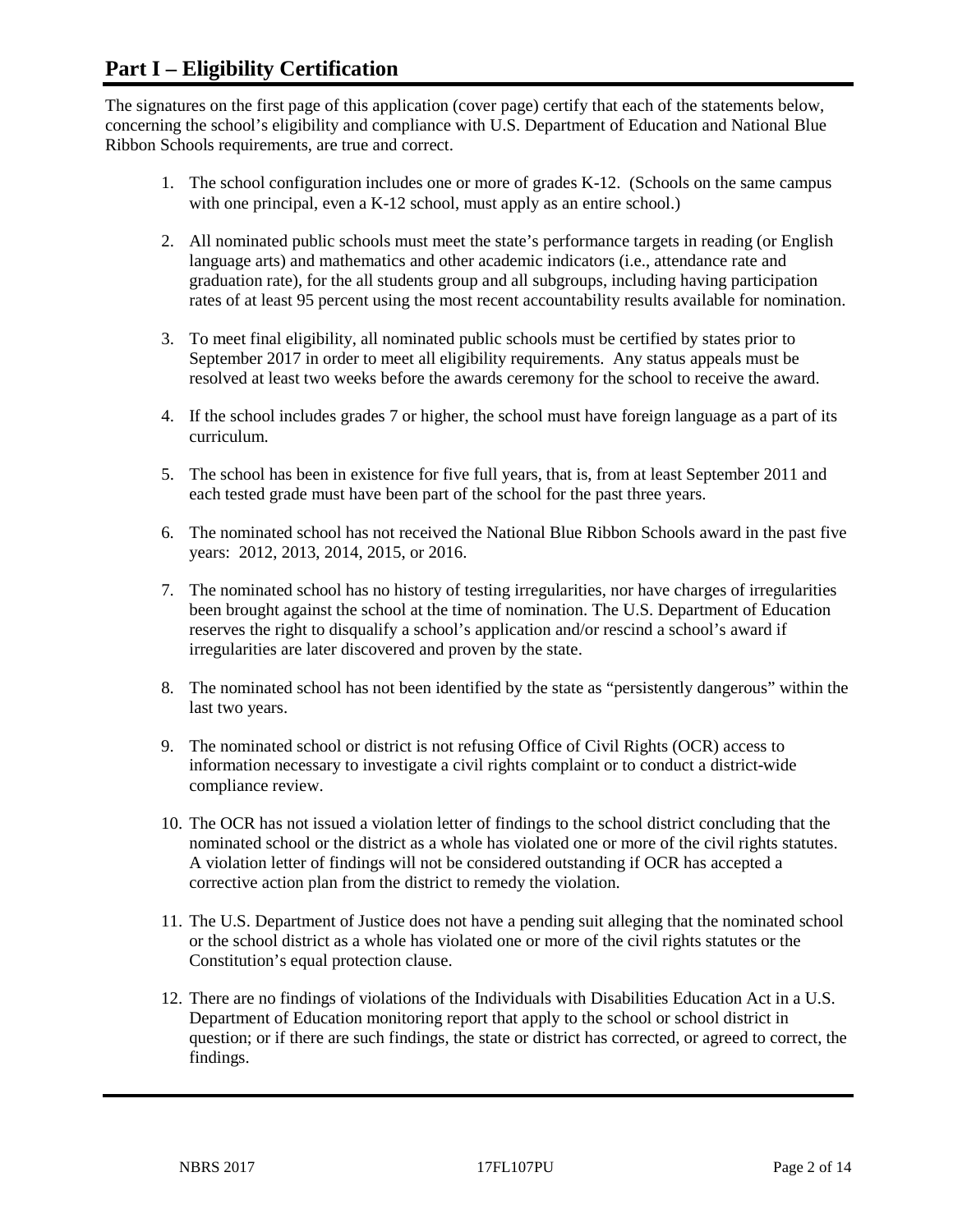# **PART II - DEMOGRAPHIC DATA**

**Data should be provided for the most recent school year (2016-2017) unless otherwise stated.** 

#### **DISTRICT**

| Number of schools in the district<br>(per district designation): | $\underline{0}$ Elementary schools (includes K-8)<br>71 Middle/Junior high schools |  |
|------------------------------------------------------------------|------------------------------------------------------------------------------------|--|
|                                                                  | 0 High schools                                                                     |  |
|                                                                  | $0 K-12$ schools                                                                   |  |

71 TOTAL

**SCHOOL** (To be completed by all schools)

2. Category that best describes the area where the school is located:

[X] Urban or large central city

- [ ] Suburban with characteristics typical of an urban area
- [ ] Suburban
- [ ] Small city or town in a rural area
- [ ] Rural
- 3. Number of students as of October 1, 2016 enrolled at each grade level or its equivalent in applying school:

| Grade                           | # of         | # of Females | <b>Grade Total</b> |
|---------------------------------|--------------|--------------|--------------------|
|                                 | <b>Males</b> |              |                    |
| <b>PreK</b>                     | 0            | 0            | 0                  |
| K                               | 0            | 0            | 0                  |
| 1                               | 0            | 0            | 0                  |
| $\boldsymbol{2}$                | 0            | 0            | 0                  |
| 3                               | 0            | 0            | 0                  |
| 4                               | 0            | 0            | 0                  |
| 5                               | 0            | 0            | 0                  |
| 6                               | 58           | 45           | 103                |
| 7                               | 51           | 55           | 106                |
| 8                               | 53           | 54           | 107                |
| 9                               | 0            | 0            | 0                  |
| 10                              | $\theta$     | 0            | 0                  |
| 11                              | 0            | 0            | 0                  |
| 12 or higher                    | 0            | 0            | 0                  |
| <b>Total</b><br><b>Students</b> | 162          | 154          | 316                |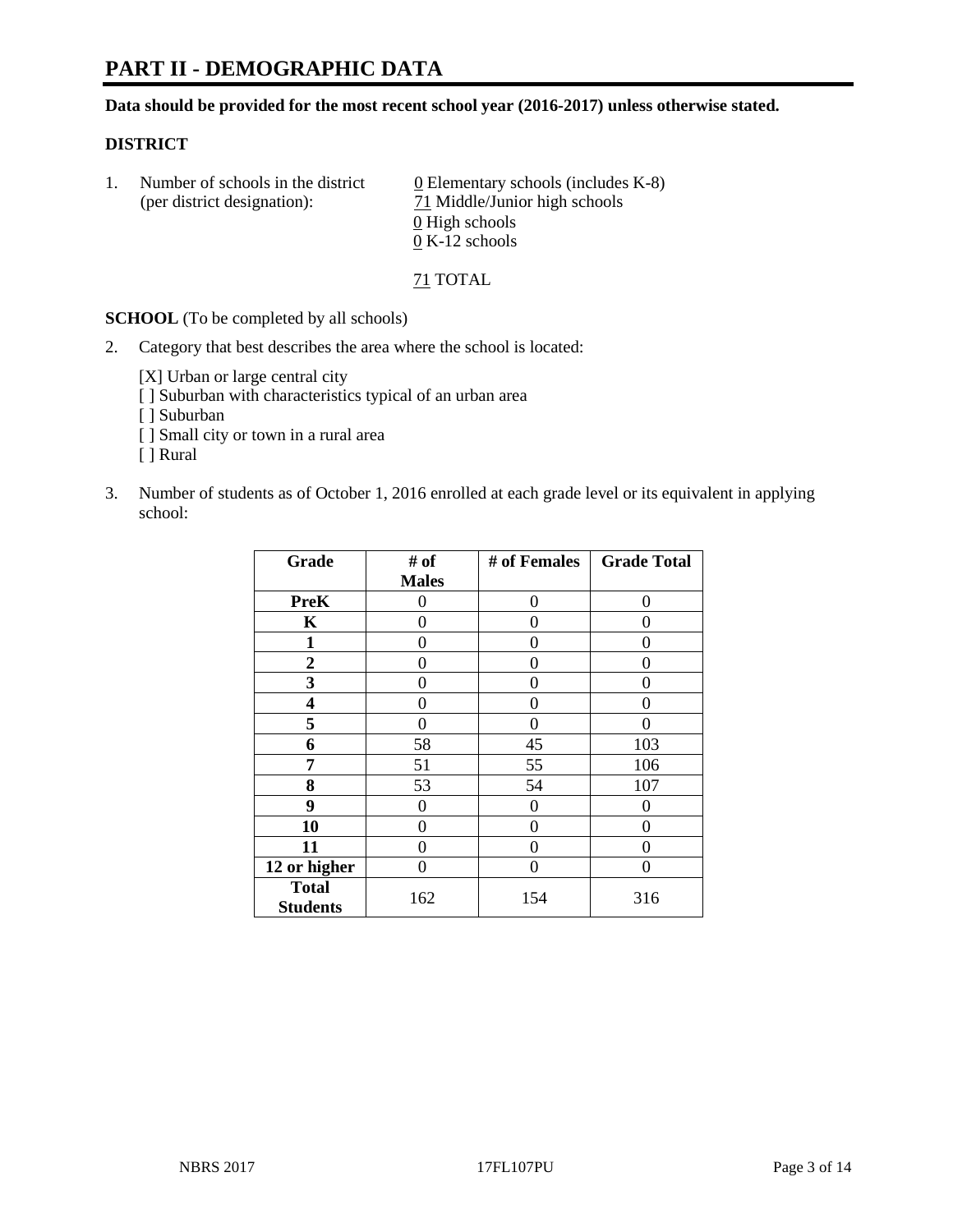the school: 1 % Asian

4. Racial/ethnic composition of  $\qquad \qquad \underline{0}$  % American Indian or Alaska Native 1 % Black or African American 75 % Hispanic or Latino 0 % Native Hawaiian or Other Pacific Islander 22 % White 1 % Two or more races **100 % Total**

(Only these seven standard categories should be used to report the racial/ethnic composition of your school. The Final Guidance on Maintaining, Collecting, and Reporting Racial and Ethnic Data to the U.S. Department of Education published in the October 19, 2007 *Federal Register* provides definitions for each of the seven categories.)

5. Student turnover, or mobility rate, during the 2015 – 2016 school year: 1%

This rate should be calculated using the grid below. The answer to (6) is the mobility rate.

| <b>Steps For Determining Mobility Rate</b>         | Answer        |
|----------------------------------------------------|---------------|
| $(1)$ Number of students who transferred to        |               |
| the school after October 1, 2015 until the         | $\mathcal{D}$ |
| end of the 2015-2016 school year                   |               |
| (2) Number of students who transferred             |               |
| <i>from</i> the school after October 1, 2015 until |               |
| the end of the 2015-2016 school year               |               |
| (3) Total of all transferred students [sum of      | 3             |
| rows $(1)$ and $(2)$ ]                             |               |
| (4) Total number of students in the school as      | 311           |
| of October $1, 2015$                               |               |
| $(5)$ Total transferred students in row $(3)$      | 0.010         |
| divided by total students in row (4)               |               |
| $(6)$ Amount in row $(5)$ multiplied by 100        |               |

6. English Language Learners (ELL) in the school:  $10\%$ 

33 Total number ELL

Specify each non-English language represented in the school (separate languages by commas): French, Italian, Portuguese, Spanish

- 7. Students eligible for free/reduced-priced meals: 73 % Total number students who qualify: 232
- 8. Students receiving special education services: 1 %

2 Total number of students served

Indicate below the number of students with disabilities according to conditions designated in the Individuals with Disabilities Education Act. Do not add additional conditions. It is possible that students may be classified in more than one condition.

| 0 Autism                              | $\underline{0}$ Orthopedic Impairment   |
|---------------------------------------|-----------------------------------------|
| 0 Deafness                            | 0 Other Health Impaired                 |
| 0 Deaf-Blindness                      | 1 Specific Learning Disability          |
| 0 Emotional Disturbance               | $1$ Speech or Language Impairment       |
| 0 Hearing Impairment                  | 0 Traumatic Brain Injury                |
| 0 Mental Retardation                  | 0 Visual Impairment Including Blindness |
| $\underline{0}$ Multiple Disabilities | <b>0</b> Developmentally Delayed        |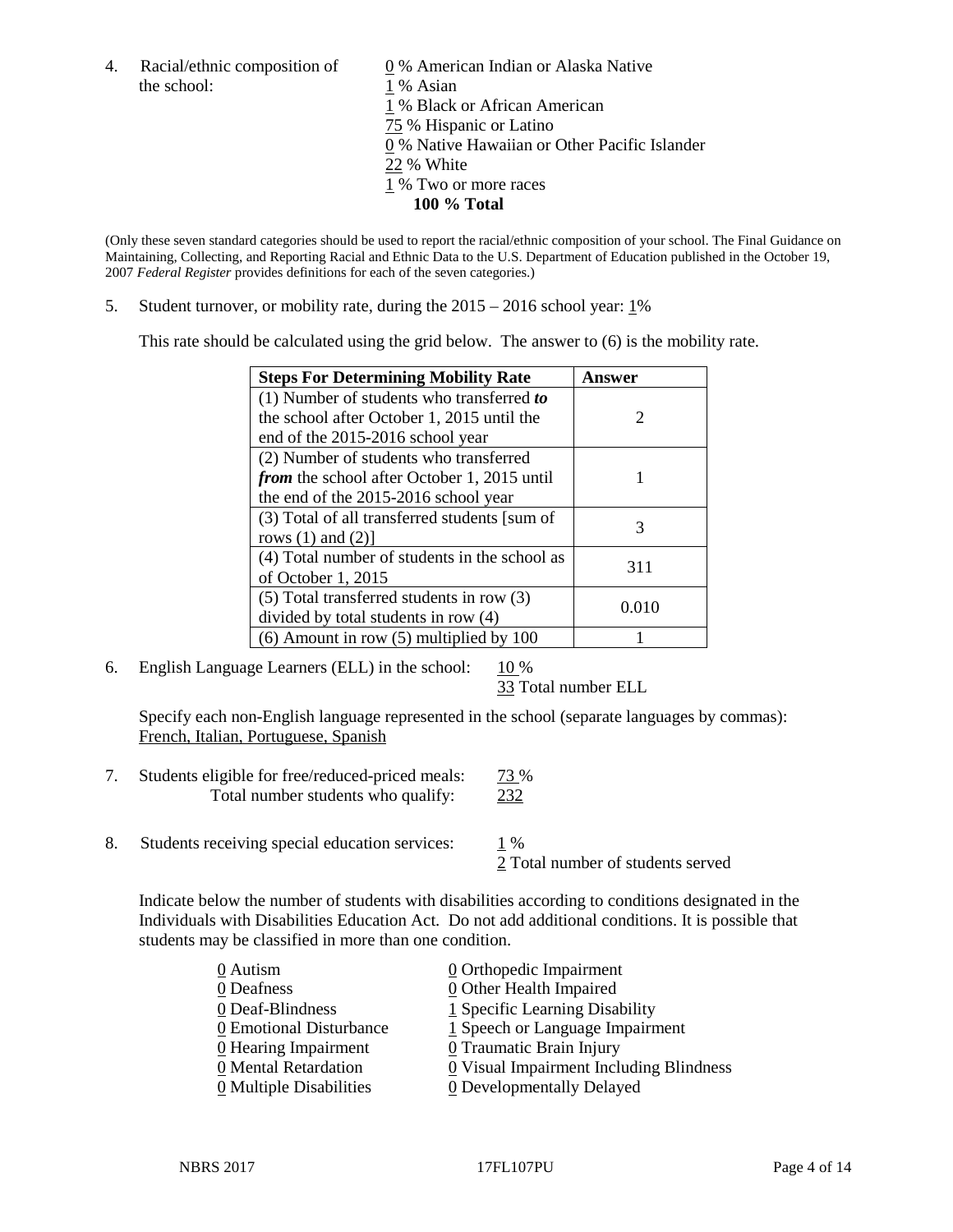- 9. Number of years the principal has been in her/his position at this school:  $8$
- 10. Use Full-Time Equivalents (FTEs), rounded to nearest whole numeral, to indicate the number of school staff in each of the categories below:

|                                        | <b>Number of Staff</b> |  |
|----------------------------------------|------------------------|--|
| Administrators                         |                        |  |
| Classroom teachers including those     |                        |  |
| teaching high school specialty         | 16                     |  |
| subjects                               |                        |  |
| Resource teachers/specialists/coaches  |                        |  |
| e.g., reading, math, science, special  |                        |  |
| education, enrichment, technology,     |                        |  |
| art, music, physical education, etc.   |                        |  |
| Paraprofessionals under the            |                        |  |
| supervision of a licensed professional | $\Omega$               |  |
| supporting single, group, or classroom |                        |  |
| students.                              |                        |  |
| Student support personnel              |                        |  |
| e.g., guidance counselors, behavior    |                        |  |
| interventionists, mental/physical      |                        |  |
| health service providers,              | 4                      |  |
| psychologists, family engagement       |                        |  |
| liaisons, career/college attainment    |                        |  |
| coaches, etc.                          |                        |  |

- 11. Average student-classroom teacher ratio, that is, the number of students in the school divided by the FTE of classroom teachers, e.g., 22:1 20:1
- 12. Show daily student attendance rates. Only high schools need to supply yearly graduation rates.

| <b>Required Information</b> | 2015-2016 | 2014-2015 | 2013-2014 | 2012-2013 |     |
|-----------------------------|-----------|-----------|-----------|-----------|-----|
| Daily student attendance    | 96%       | 96%       | 96%       | 96%       | 95% |
| High school graduation rate | 0%        | 0%        | 0%        | 9%        | 0%  |

#### 13. **For high schools only, that is, schools ending in grade 12 or higher.**

Show percentages to indicate the post-secondary status of students who graduated in Spring 2016.

| <b>Post-Secondary Status</b>                  |    |
|-----------------------------------------------|----|
| Graduating class size                         |    |
| Enrolled in a 4-year college or university    | 0% |
| Enrolled in a community college               | 0% |
| Enrolled in career/technical training program | 0% |
| Found employment                              | 0% |
| Joined the military or other public service   | 0% |
| .)ther                                        |    |

14. Indicate whether your school has previously received a National Blue Ribbon Schools award. Yes No X

If yes, select the year in which your school received the award.

15. In a couple of sentences, provide the school's mission or vision statement.

Mission: International Studies Charter Middle School teaches students to think and behave as citizens of the world, make decisions with integrity, and graduate with a sense of purpose.

NBRS 2017 17FL107PU Page 5 of 14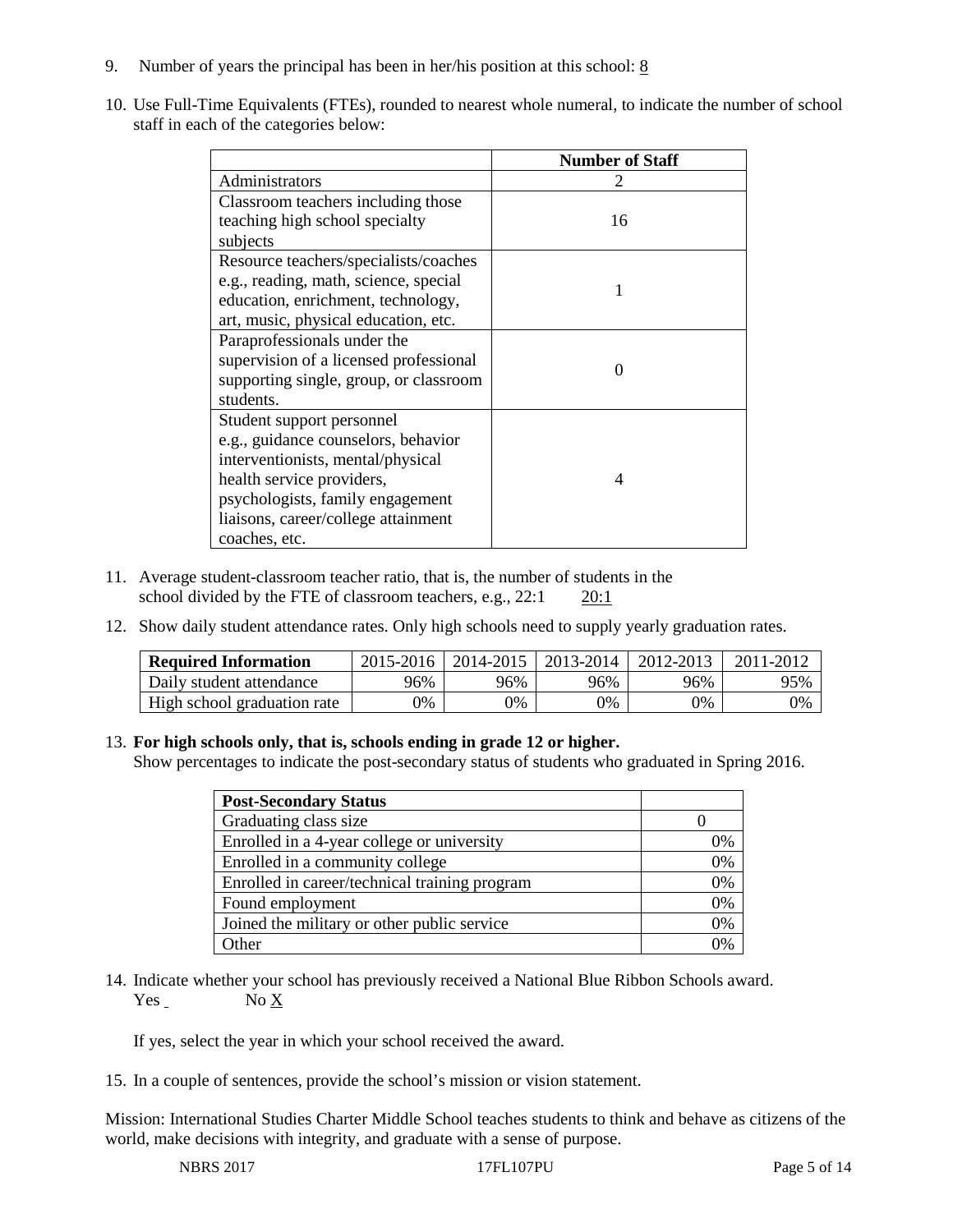16. **For public schools only**, if the school is a magnet, charter, or choice school, explain how students are chosen to attend.

Students must demonstrate language proficiency in any language they select among English, French, Spanish, or Italian. If the number of eligible applicants exceeds the number of spaces available, a lottery is implemented.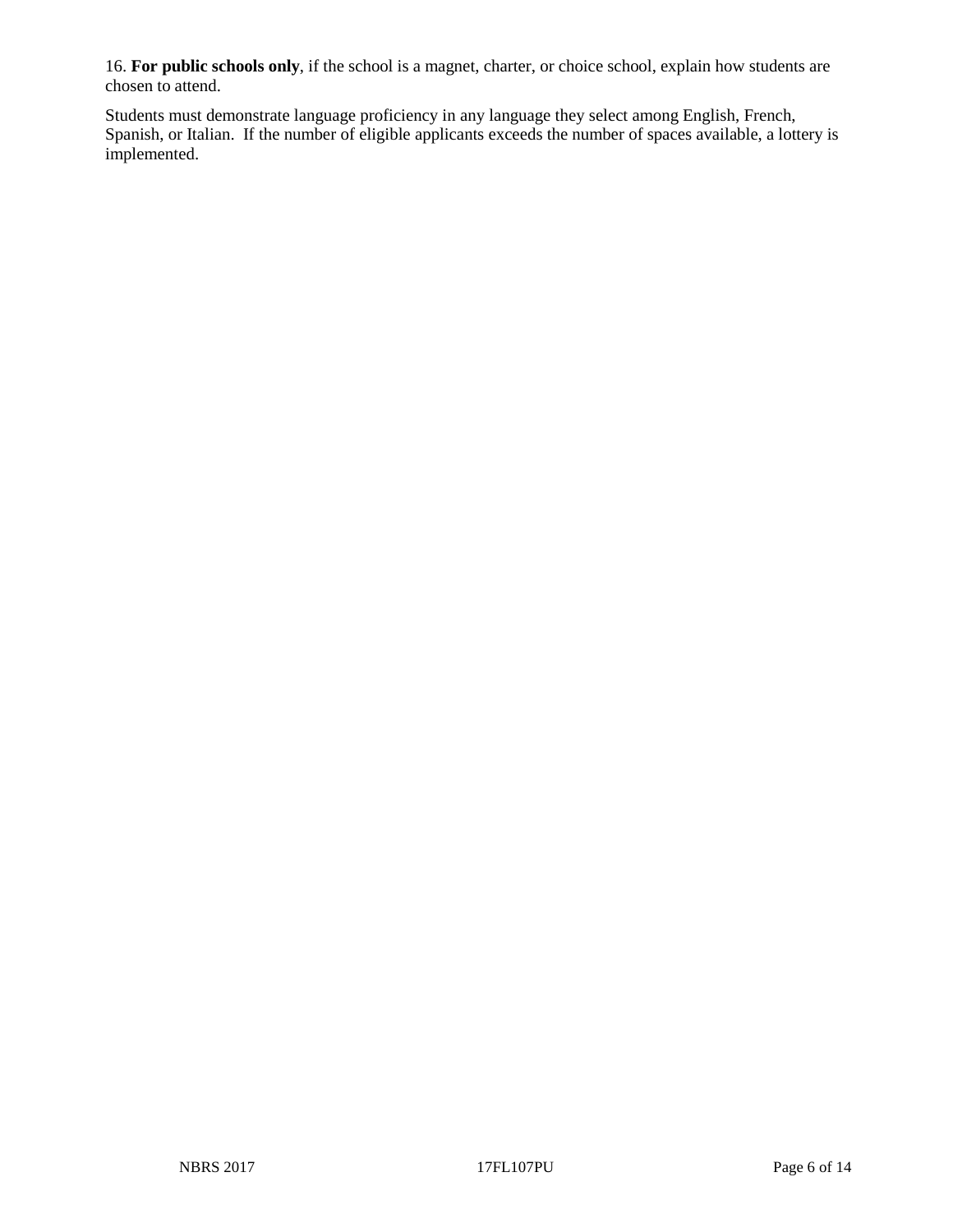# **PART III – SUMMARY**

International Studies Charter Middle School (ISCMS) opened its doors in 2009, in a historic, urban neighborhood of Miami known as Little Havana. Unlike most new schools that open offering one grade level and then adding another each year, ISCMS opened by offering grades 6 - 8 simultaneously. This aggressive endeavor resulted in the hiring of an entire school's worth of faculty to service the 123 students in attendance. Within 5 school years, the school approximately tripled in size and reached its current capacity of 312. This rapid growth has not impeded the school's success. ISCMS has received a school grade of A, as determined by the Florida Department of Education (FDOE), for the past 6 years.

ISCMS has a small, family feel; unique to the school is its international culture and curriculum. Walking through the corridors, one may hear students engaged in conversations in a multitude of languages including French, Spanish, Italian, Portuguese, and English. With over 40 countries represented among the student body, ISCMS offers a truly international experience. French humanities, literature, and mathematics teachers are selected by the French Ministry of Education and undergo a rigorous interview and examination process in order to teach at ISCMS. European curricula, methodology, and materials are used to immerse the student in his/her program language and culture. The entire school community benefits from experiencing the best of both American and European teaching methodologies and practices. The blending of these systems has contributed to ISCMS's success, accolades, and charm.

ISCMS has been a Title I school for 5 years; currently, our economically disadvantaged (ED) population is at 73 percent. Most of our students are representative of our urban community with the exception of students enrolled in our French IS program. Many of our French students are foreign nationals whose parents are either Expatrié, business owners, or have been relocated to Miami; they tend to be more affluent than our general population. Fifty-eight percent of our students are, or were, English language learners (ELL) and the majority are bi-lingual. Despite our large population of ELL and economically disadvantaged students, we consistently perform well on state mandated exams. For example, since the inception of the Civics End-of-Course (EOC) Assessment an upwards of 94 percent of our students demonstrate achievement. Additionally, students enrolled in high school level courses, such as Biology, perform extremely well with 100 percent earning a passing score for the past 2 school years. Furthermore, we address the needs of our lowest quartile as evidenced by 77 percent learning gains on the ELA exam and 73 percent in math.

The school's leadership team, comprised of the school administration, activities director, athletics director, testing chair, and student services representatives, meets on a weekly basis to address the unique, everchanging needs of our student body. During these meetings we discuss data, needs, events, interventions, and student concerns. The leadership team makes a concerted effort to ensure all students are academically successful, and physically and emotionally healthy. As a direct result of these meetings it was brought to the administration's attention that students were feeling an overwhelming sense of testing anxiety. To address this, assemblies were arranged to teach students coping strategies and to reaffirm that their mental well-being is of paramount importance. Other issues that are common among students, such as bullying, peer pressure, and responsible internet use, are addressed during assemblies.

To recognize and celebrate our students' achievements, one of our more notable traditions is to take our students on a reward trip. This trip incentivizes students to do their best on examinations. Another trip coordinated for our students is a "Close-Up" tour in Washington, DC. As many of our students are beginning to learn about the fundamentals of our government through their civics class, we arrange a trip to our nation's capital to bring their lessons to life at the roots of our democracy. The annual "Taste of Diversity" is an event aimed at celebrating the various cultures represented at our school. Students, parents, and teachers each contribute to this potluck event featuring student performances, exhibitions, and dishes from around the world. This free event helps create a strong sense of community, as all stakeholders participate in this beloved occasion. Cultural barriers are overcome as we sample each other's national foods in a family setting. These bonds are necessary when we participate in "Field Day" where the school encourages good natured, friendly competitions amongst students. Traditional events are also offered at the school. Student accolades are recognized at various times throughout the year, such as Honor Roll Breakfasts and year end ceremonies, culminating in an 8th grade graduation. Other traditional events include school dances such as our Halloween Dance and 8th grade prom.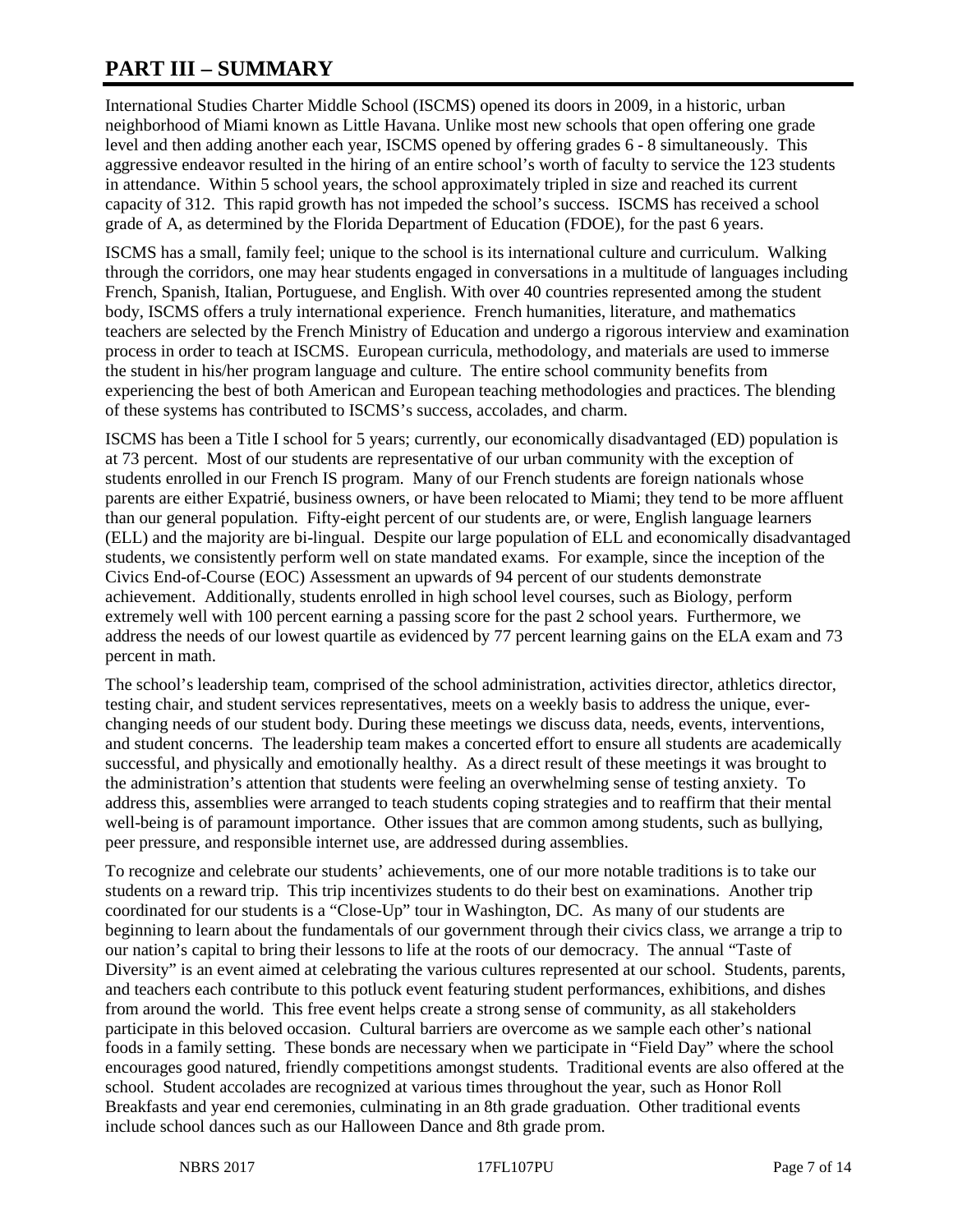### **1. Core Curriculum:**

Students enrolled at ISCMS select a program of study that drives their core curriculum. There are two program options: International Education (IE) or French International Studies (IS). The IE program requires demonstrated language proficiency in at least one language but is program for beginners. Students select to learn French, Italian, or Spanish, which act as their primary electives throughout their middle school years.

Regardless of program enrollment, students take honors-level courses in language arts, mathematics, science, and social studies as well as physical education. To ensure we are preparing students for high school success, all core curricula are aligned to Florida Standards. ISCMS's curriculum exceeds state standards for students; in fact, students have the potential to earn up to 7 high school credits upon middle school completion. A typical middle school student only takes 6 classes; however, at ISCMS all students receive 7 classes each year.

The language arts curriculum is rigorous, and the textbook used (i.e., Springboard) is aligned to state standards. Students develop and refine their reading and writing skills via critical analysis of the texts they read; the Springboard textbook itself is geared towards laying a foundation for high school and postsecondary readiness (including Advanced Placement exam success and college-level work). Aside from text, students are taught to analyze and employ alternate media communication forms. All language arts courses guide students to be strong readers and writers, and critical consumers of media. Free, in-house tutoring is available throughout the school year.

The mathematics curriculum offers students a strong foundation in concepts and applications while providing them with opportunities to be critical problem solvers. Math teachers incorporate vast implementation of technology and manipulatives to illustrate mathematic principles. Due to the advanced nature of curriculum at ISCMS, most students complete Algebra I, and in many cases Geometry, prior to their middle school completion. Similar to language arts, the school offers free, in-house tutoring to those students who need additional support.

If students need remediation in language arts or mathematics, an intensive class is offered to them during the course of the school year for additional instruction.

The science curriculum provides students with the opportunity to be inquisitive while applying the use of scientific method for discovery and learning. Students are taught to think critically when solving real life problems. Virtual and physical labs are used to provide students with hands-on experiences. All students take Physical Science in their 8th grade year (a high school credit), and some are enrolled in Biology (also a high school course). Each year, there is a school wide Science Fair competition to encourage STEM exploration. In fact, our school is working towards earning a STEM designation. One step in this direction is combing the math and science departments this past school year into one STEM department, thereby encouraging collaboration and more project-based authentic assessments for our students. In the end, the goal is for our students to think analytically about the problems in our community, and perhaps become the innovators and agents of change.

The social studies curriculum is taught using a social, analytical, and critical approach. As our school's mission and vision state, students are taught to think and act as global citizens with an appreciation and respect for other cultures, customs, and heritages. Students are given a variety of opportunities to reenact historical events including mock trials and elections. Students take the three courses required by the FDOE: Honors World History, American History, and Civics. In the French IS program, students are enrolled in a French Humanities course in addition to the state-mandated classes. Interestingly, our multicultural students contribute their world-views to the classroom, making for a richer, more complete understanding of global affairs (even in the context of an American social studies curriculum).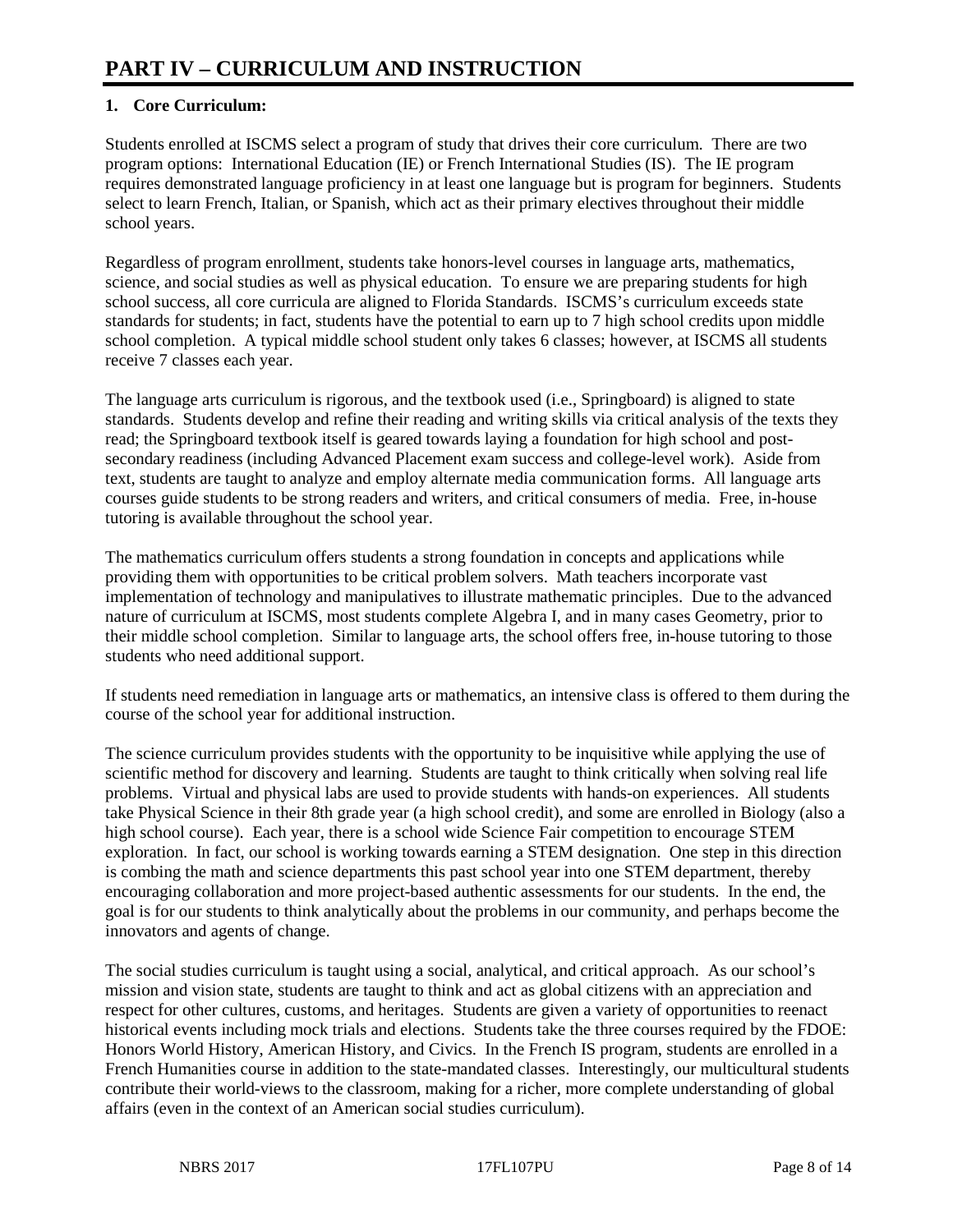#### **2. Other Curriculum Areas:**

Each year students take seven courses. In addition to the core content areas, program requirements, and FDOE requirements, ISCMS provides students with courses specifically designed to prepare them to achieve future goals. The culture of ISCMS is directly related to high school and college success. Students are taught to begin thinking about and preparing for their futures. Embedded within their civics courses is a college and career component that requires students to complete an online portfolio and design a career plan for themselves. As part of this, our students are administered the PSAT 8 during their 8th grade year as a precursor to their high school PSAT testing.

This post-secondary awareness is supported by many of the school's initiatives. First, students are encouraged to bring their own technology devices to school, marrying classroom lessons with the tools they will be using in the real-world. Students are taught to use devices responsibly, and be conscientious digital citizens. We support this effort by bringing in speakers from the State Attorney's Office to discuss cyberbullying, sexting, and their ramifications with our students. The school also encourages the use of programs such as Turn It In.com (a plagiarism review site), which students will encounter in high school and college. Our hope is that students will become familiar with various devices and programs they will likely use in the future, providing a competitive edge as they continue their education.

Other technology-based programs have been purchased by the school to support students' individualized progress and growth. These include: iReady, IXL, Pearson Access, and USA Test Prep. Each of these programs provides tailored instruction and progress monitoring aligned to state standards, and student's personal needs. Because these programs are personalized, they serve two purposes: first, remediation when necessary, and secondly, as enrichment for students who are already achieving above grade level.

Unique to ISCMS is the number of foreign language courses for which a student can earn credit. Foreign language courses go beyond teaching students to read, write, and speak in another language. Students also learn to respect other cultures, traditions, and values. As previously stated, there are two programs that drive core curriculum: International Education (IE) and French International Studies (IS). Those enrolled in the IE program are registered each year in two foreign language courses (in addition to core requirements): a conversation class and reading and grammar course in their selected language. The French IS program requires applicants to be literate and proficient in French; these students are registered for humanities, mathématiques, and language and literature taught by French instructors.

All students have at least a half-year of physical education each year. This ensures that students get regular exercise during the day and consistent instruction on the fundamentals of healthy living. We believe in students being well-rounded; we want them to be at their best academically, as well as physically. In many cases, our students learn how to help manage their stress in their physical education class!

At the conclusion of each school year, the faculty meets and conducts a needs assessment, based on student performance data and teacher observations. Depending on the results, an elective course is implemented the following year to address the outcome of this needs assessment. For example, at the end of the 2014-2015 school year, we noted a dip in overall writing scores. To remedy this, a writing course was included in each student's schedule for the following year.

Given that student elective options are restricted by the foreign language program requirements, we offer creative alternatives to fulfill student's artistic interests. For example, we do not offer an art class, but we do have an Art Club, as well as a Music, Drama, and Dance Clubs. Administrators also encourage teachers to offer artistic authentic assessments when applicable. In past years, students have created models of famous historical sites, such as the Colosseum, the Duomo, the Eiffel Tower and more, as part of their social studies course. When students are learning about how countries around the world celebrate Carnaval, some created Venetian masks in their classes. We also have hosted door and bulletin board decorating contests matching historical or literary themes in the school.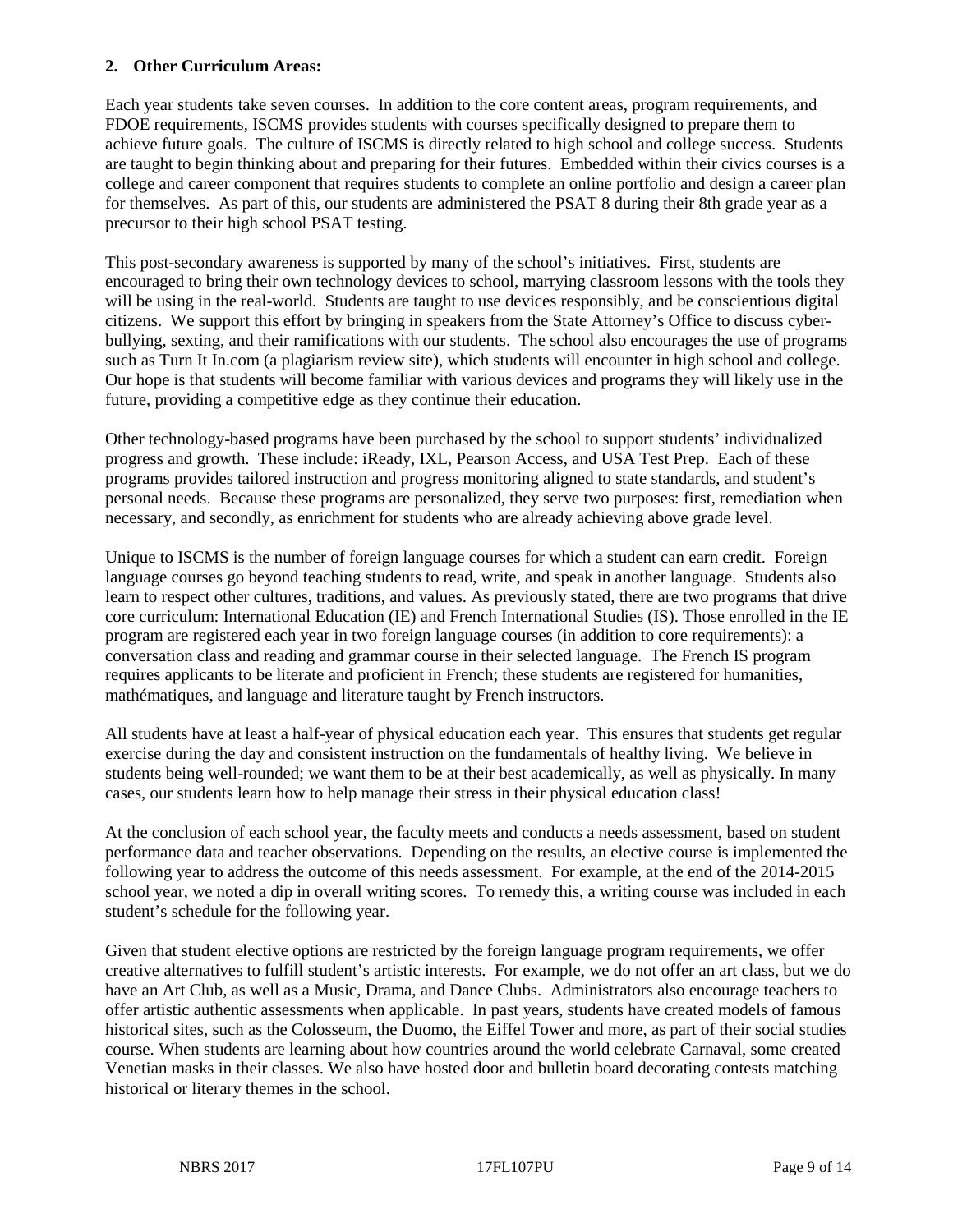#### **3. Instructional Methods, Interventions, and Assessments:**

Many of the students at ISCMS are/were English language learners (ELL) at some point in their schooling. Therefore, multi-tiered interventions and instructional strategies have been implemented to expedite the process through which students become proficient in English. As mandated by our district/state, ELL students must take a Developmental Language course and a language arts class through ESOL (English for speakers of other languages). Language arts teachers are ESOL endorsed. All other teachers are META (Multicultural Education Training and Advocacy) certified or in the process of becoming certified. Additionally, as a school, ELL students are provided free tutoring in their core content areas, small group pull-out tutoring, and Saturday school in their home language. There are school clubs in French, Italian, and Spanish to help students assimilate and succeed. It should be noted that due to the nature of our school, there are often several students in any given class that speak the same native language; thus, it is easy to get additional support from peers in class, and it eases the assimilation process for these students.

Opportunities for acceleration and remediation are created for students even before the commencement of the school year. The master schedule is designed to address the needs of all students. Based on student performance data from examinations such as the Florid Standards Assessments (FSA) and/or EOC Assessments, the administration conducts a needs assessment, and at that point may decide to open additional sections of an intensive course, or more advanced courses for students. In the classroom, teachers use both formative and summative assessment data to individualize and scaffold instruction in an effort to ensure student success. Formative assessments include exit slips, bell ringers, think-pair-share strategies, and CRISS strategies are regularly employed in classrooms. Small group instruction is used to review previously learned material, reduce learning gaps, and enrich learning. Students also benefit from content acceleration. Students whose strength is math are given the opportunity to enroll in courses beyond that of their grade level; examples include several 7th grade students who are currently enrolled in Algebra I, and 8th graders enrolled in Geometry and Biology.

Over the past two years, the school has made significant investments in various computer-based programs, all aimed at supporting our students' academic needs. In fact, these programs, which include IXL, USA Test Prep, and iReady, all offer tailored, individualized instruction through their lessons. Teachers note that these programs are reinforcing classroom instruction, providing remediation when necessary, and acceleration for advanced students. Additionally, each classroom is equipped with a Promethean board and either computers, laptops, or portable lab carts. I-Pads/tablets connected to the boards facilitate teachers' ability to project information while continuing to interact directly with students. It is common to find students actively engaged on their devices in class, participating in competitive quizzes and review through applications such as Kahootz. The school also uses TurnItIn.com to prepare students for college-like submission of written assignments. Technology integration and implementation has contributed greatly to our students' success on state-mandated assessments.

As a high performing school, various measures are taken to ensure our students' continued success. Student data chats are required across all disciplines. Administration models data chats with Instructional Leaders who then model them with their department. It is vital that all stakeholders, including students themselves, know how to monitor, calculate, and achieve their desired assessment goals. The faculty has a firm understanding of how school grades are calculated, and how each faculty member's course is an integral part of the whole school's success. When, upon reviewing data, it is discovered that students need intense remediation, the school takes immediate action. For instance, last school year we discovered that some Algebra I students were struggling with linear equations. To address this, we organized several free, Saturday tutoring sessions (with lunch included!), focused on this area of deficiency. To maximize attendance, letters and phone calls went out to all parents, and the information was publicized throughout the school. Another measure that helps maintain our high achievement is incentivizing teachers and students. Teachers receive bonuses for being a high-performing school (thus encouraging targeted instruction in the classroom), and students receive rewards such as field trips, gift cards, and entries into raffles (keeping them motivated to do their best).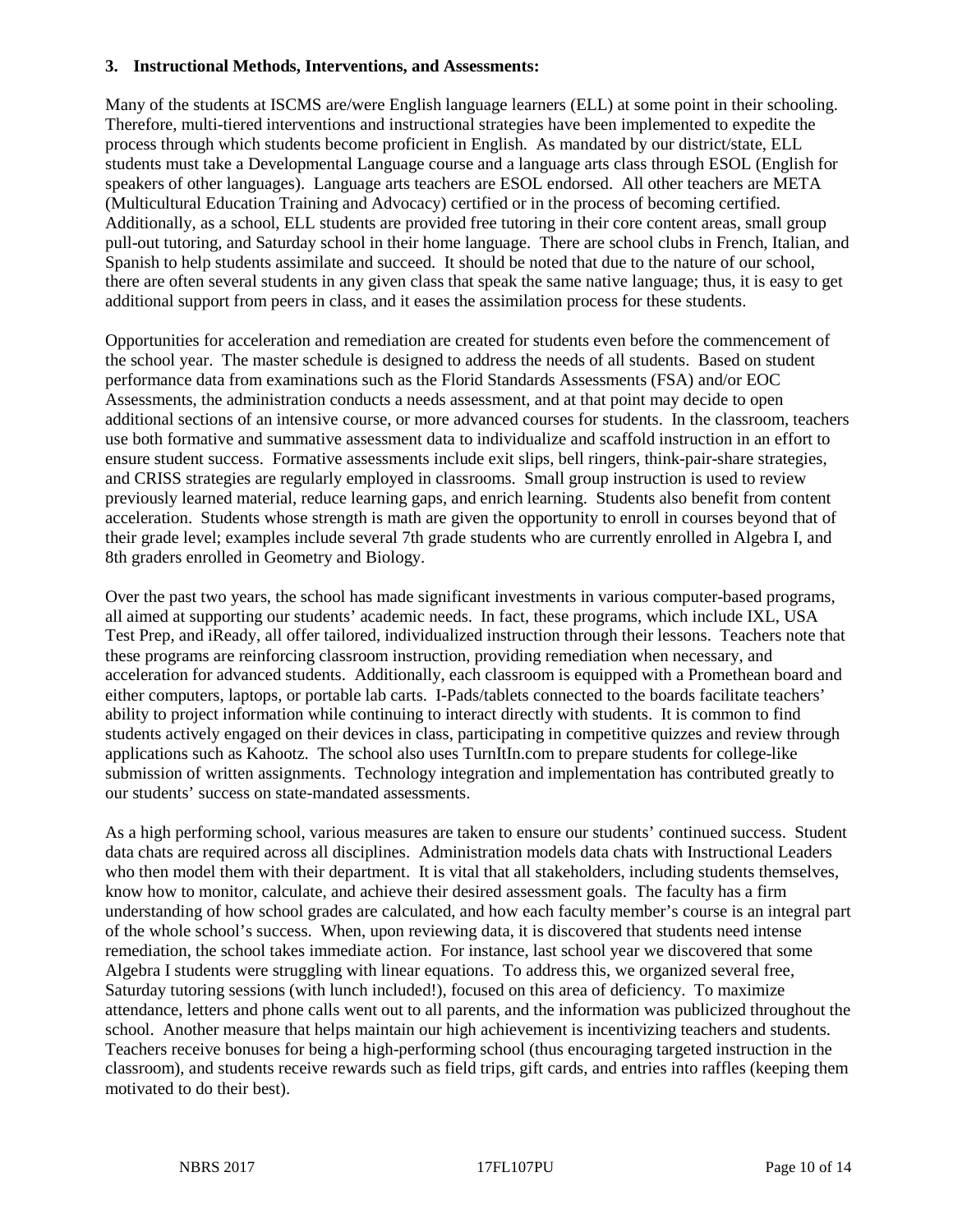### **1. School Climate/Culture:**

ISCMS's academic success would not be possible without creating an inviting, positive, and supportive environment for its students. We firmly believe happy teachers make for happy classrooms; thus, the school invests considerable time in nurturing its teachers. For example, all full-time teachers receive an additional monthly planning day (outside of school). This gives teachers time to catch up on grading, create lesson plans, or even explore new teaching methods. The administration also takes the time to give teachers one-on-one meetings (formal and informal) to celebrate that which they do well. Furthermore, teachers receive several kinds of formalized feedback: evaluative from administrators, supportive from instructional leaders, and nurturing from their peers. Additionally, the school regularly arranges team building and social events for the staff.

Creating this positive, supportive culture among teachers makes them more effective and motivated instructors, consequently making students excited about their education. Students are offered a variety of activities in their classes, with the goal being to differentiate instruction and meet the needs of multiple intelligences. Students are also engaged in semi-annual assemblies where they are provided with strategies on how to manage anxiety, treat one another with respect, and be a responsible digital user. Included in the agenda and minutes of each grade level meeting is to identify any students needing emotional, academic, or behavioral support. These meeting minutes are shared with appropriate school personnel, so they provide specific and appropriate interventions to the students in need.

If and when a student needs additional emotional support, students know there is a dedicated guidance counselor and student services representative who they can meet with to voice their concerns and receive assistance and encouragement. In fact, it is these same staff members who ensure that students with Individualized Education Plans and/or 504 accommodations are followed with fidelity by the faculty.

The Eagle Eye Team, comprised of the school administration, test chair, activities director, athletic director, and head of student services, meets weekly to discuss ways to improve the overall student experience at ISCMS. At times, feedback from student leaders regarding activities is also solicited. As a result of this collaborative effort, events are planned to provide opportunities for students to interact and engage socially. For example, ISCMS hosts an opening of school breakfast where incoming 6th graders are paired with a current 8th grade mentor to ease the stressful transition from elementary school to middle school.

### **2. Engaging Families and Community:**

Family and community involvement are paramount to ISCMS's success. Parents and community members are pivotal in our school's Educational Excellence School Advisory Council (EESAC). At quarterly meetings, the EESAC reviews data, discusses strategies for improving the school, and votes on matters that affect the teachers and students. Having a community member (who is not a parent of a student at the school) present gives other members a fresh perspective on school's issues, and has resulted in innovative solutions. Additionally, it makes it easier to spread the news of our success when it is shared with parent and community leaders. ISCMS also has a chapter of the PTSA, in which parents meet with other stakeholders to discuss achievement results, events, and initiatives aimed at engaging and supporting the school. It is at these meetings, for example, that it became evident that parents were not receiving information for some school events in a timely manner (e.g., our annual Field Day). The faculty immediately remedied this by the next school day, and the administration created new guidelines for information distribution. This response ensures that we keep our parents and students engaged and informed at all times, thereby increasing their rates of participation (and levels of motivation).

ISCMS has a diligent process, however, for sharing academic progress. On a school-wide scale, we publish our assessment results on the school website, and also send updates to stakeholders via email. Parents and students have real time access to grades via the Dadeschools Mobile application that they may download to their electronic devices. They are also able to set parameters for notifications of grades and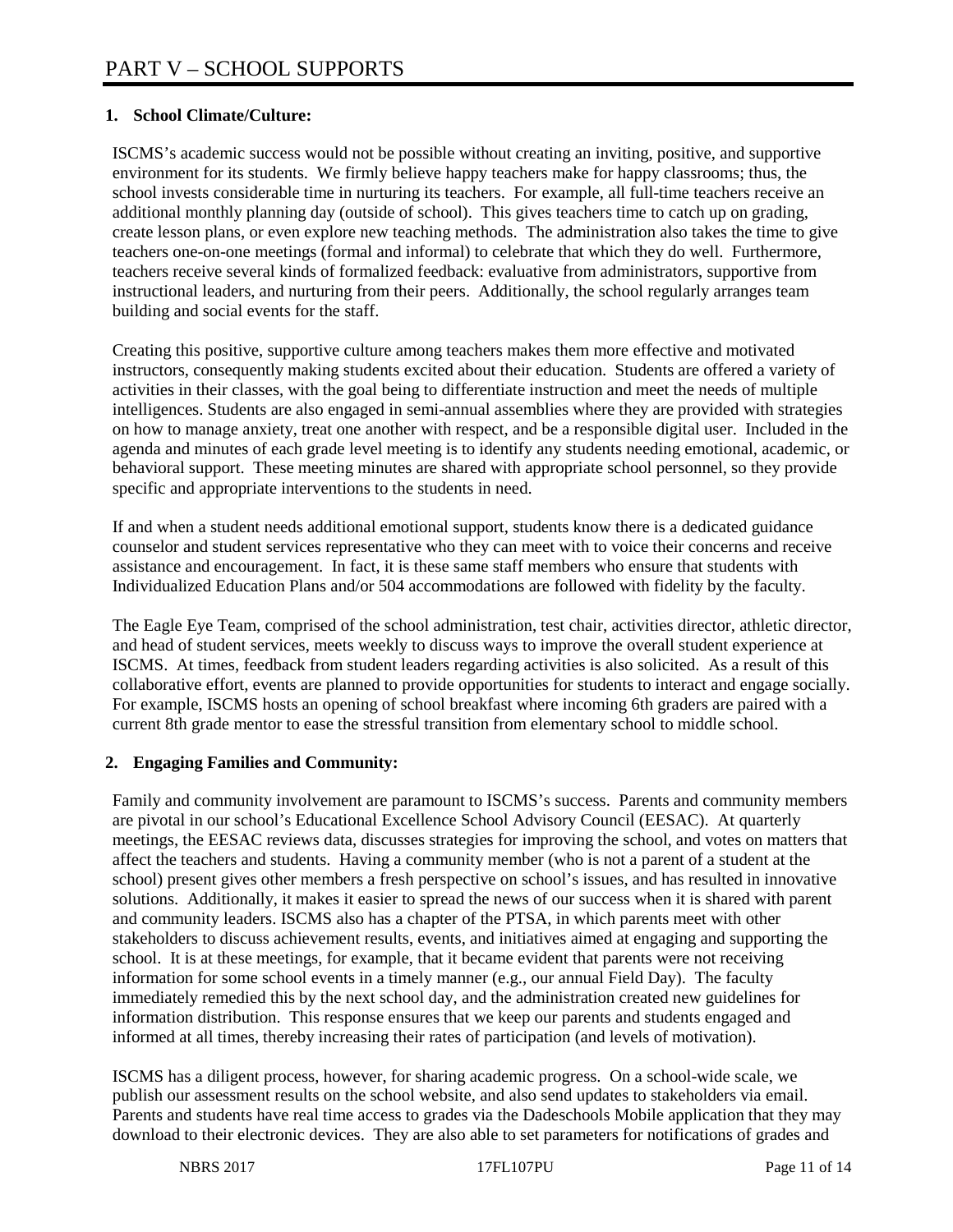attendance. Progress reports are sent home at the halfway mark of each quarter and report cards are distributed at the end of the quarter. When students make notable achievements that are not reflected on a progress report or report card, it is included in our quarterly newsletters, which feature individual student accomplishments. We also highlight our students on school bulletin boards. Students who earn a spot on our Honor Roll are recognized at the commencement of each quarter with an Honor Roll Breakfast celebration (which is often sponsored by our PTSA and other community members). This is in addition to a traditional end of year awards ceremony, where students are recognized in front of their peers for exemplary performance in each of their subject areas of study.

### **3. Professional Development:**

Professional Development plans for each school year are developed as a result of a collaborative effort between the school's faculty, administration, and instructional leaders. ISCMS kicks off each school year with a weeklong offering of professional development sessions targeting a variety of areas. This intensive week of professional growth is determined by completing a needs assessment that includes analysis of student performance data as well as input from Instructional Leaders. For example, 3 years ago we noticed a drop in students' writing scores; therefore, we researched professional development workshops targeting improved writing and commenced the year with "The 6+ Traits of Writing." The selection of this workshop had a direct impact on student achievement, as well school improvement as evidenced by increased student writing scores the following academic years. Similarly, teachers are also surveyed throughout the year regarding what workshops would most benefit their students. One year, several teachers identified a lack of training regarding multiple intelligences and cooperative learning. As a result, the school hosted a Kagan workshop addressing each of these areas. Aside from predetermined professional development, teachers are also encouraged to research and pursue offerings that they are personally interested in to support classroom instruction, or student development. This flexibility empowers teachers, and often leads to the sharing of new best practices at faculty meetings. ISCMS teachers have reported high levels of career satisfaction, which we believe makes them stronger instructors for our students.

To further nurture the faculty, the ISCMS looks to grow and develop the whole person. Therefore, workshops are often offered to assist teachers with personal goals, such as stress relief methods, time management, and financial planning. In fact, this past school year began with training on the "7 Habits of Highly Effective People." Aside from this, the administration has made it an annual professional development goal to continue empowering teachers by offering mini-workshops on grant writing, purchasing homes, and planning for retirement. Teachers have been grateful that school leaders have invested in them not only as teachers, but as valued individuals. We firmly believe that this investment will pay a large return, as successful, happy teachers will do their best for their students.

#### **4. School Leadership:**

The leadership philosophy at ISCMS is to provide students with a challenging and stimulating education preparing them for success in an accelerated curriculum. Decisions are made with the students' wellbeing, interests, and success in mind. Leadership treats each child as their own, self-reflecting and asking "Would I want this person to be my child's teacher?" or "Is this schedule the most attractive for admittance to a challenging high-school?" As a result, curriculum decisions and resource allocations are aligned directly to student achievement. The leadership team consists of the principal, assistant principal, counselor, activities and athletics directors, test chairperson, and instructional leaders. This team meets bi-weekly with each member contributing to the agenda. In addition, during meetings data is analyzed (e.g., mid-year, interims); collaborative decisions and action plans are developed based on the information presented. The team makes recommendations regarding how resources are allocated to maximize student achievement.

Instructional leaders are provided coverage quarterly to observe colleagues and provide peer support. These leaders also check student folders to verify that assignments issued and feedback provided are relevant and constructive. Administration visits classrooms daily to ensure students are being challenged and stimulated. Student behaviors are observed to ensure they have the skills needed for future success. Observable behaviors consist of ways of thinking intelligently, ways of working, and communicating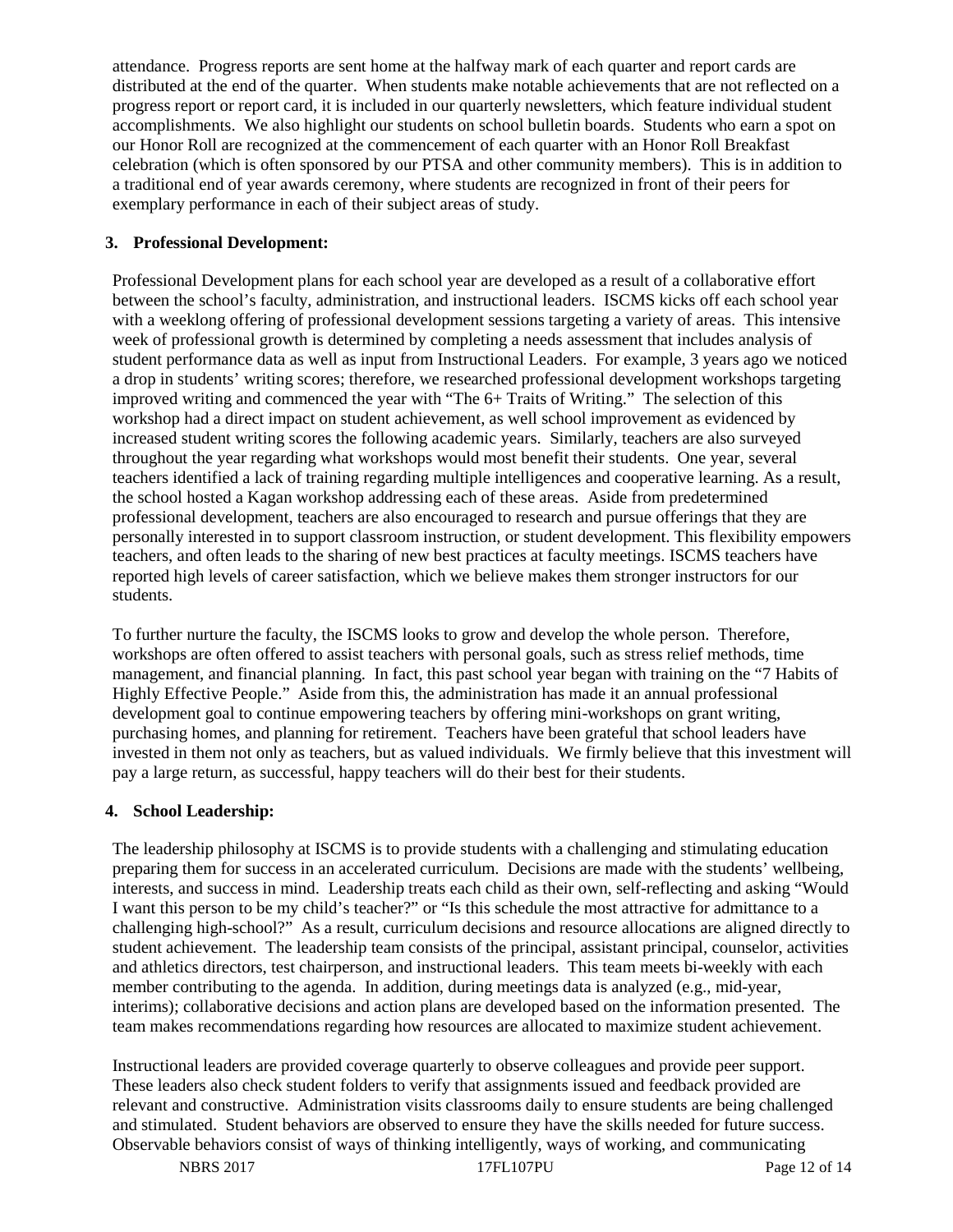effectively. In addition, a list of shared best practices was developed by school leaders. Administration confirms the implementation of these shared best practices during their walkthroughs as well as by using ELEOT, developed by AdvancED, designed to observe student behavior. Best practices consist of technology integration, maximizing student engagement, checking for understanding, and higher order questioning.

School leaders empower students to take initiative as traditions, clubs, and projects are student driven. Traditions include a homecoming picnic, a field day event, "ISCMS Factor," and "Taste of Diversity." Clubs include robotics, dance, video gaming, chess, and yearbook.

Representatives from each homeroom have monthly Student Government meetings where students voice their opinion, design new events, and vote on school related matters. For example, students expressed their concerns over the uniform and cell phone policy so passionately during one of these meetings, administration agreed to present their case to the ISCMS' board. As a result, white sneakers have been added as on option to the existing uniform policy and students are now permitted to use their cell phones during lunch time to check email, study, and read.